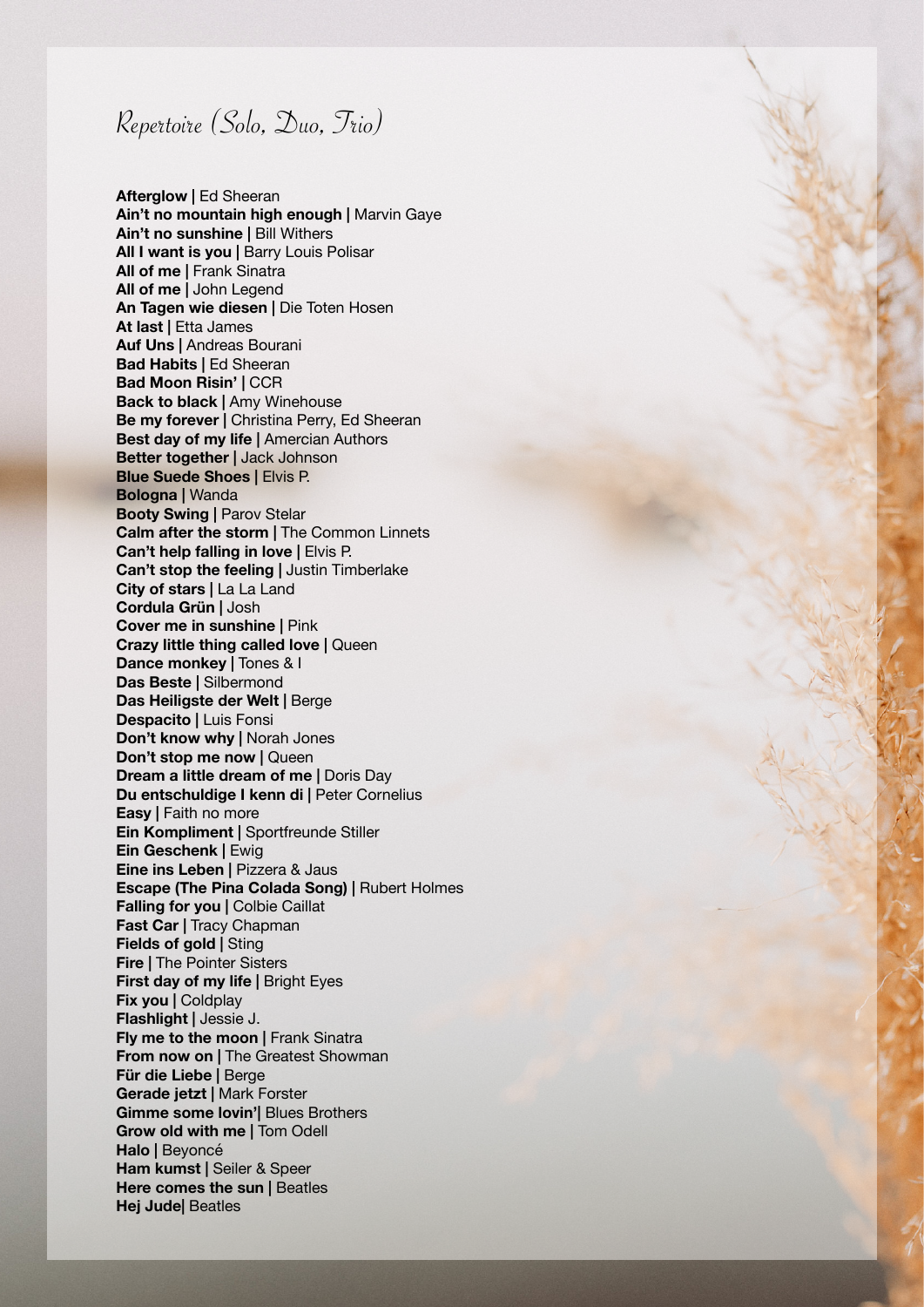**Happy | Pharrel Williams Heimat |** Johannes Oerding **Hit the road Jack | Ray Charles I am from Austria | Gareth Dunlop I do |** Colbie Caillat **If I ain't got you | Alicia Keys I'm walkin' |** Fats Domingo **I'm yours |** Jason Mraz **Irgendwann bleib I dann dort |** STS **Ironic** | Alanis Morissette **I want you to want me** | Letters to Cleo **I will survive |** Gloria Gaynor **I will wait** | Mumford & Sons **Ich will keine Schokolade** | Trude Herr **Isn't she lovely** | Stevie Wonder **Jailhouse Rock** | Elvis P. **Johnny B. Goode** | Cuck Berry **Jolene** | Dolly Parton **Just can't wait until tonight |** Max Mutzke **Kaleidoskop** | Pizzera & Jause **Kiss me** | Sixpence None The Richer **Lean on me | Bill Withers L.O.V.E** | Nat King Cole **Love is in the air** | John Paul Young **Love someone |** Lukas Graham **Let it be** | Beatles **Let's twist again |** Chubby Checker **Leuchtturm** | Julian Le Play **Leuchtturm** | Nena **Lieblingsmensch** | Namika **Like the way I do |** Melissa Etheridge **Lucky |** Jason Mraz, Colbie Caillat **Machine** | Bilderbuch **Macho Macho** | Rainhard Fendrich **Make you feel my love** | Adele, Boby Dylan **Man in the mirror |** Michael Jackson **Marie|** Alle Achtung **Mein Anker** | Julian Le Play **Million Dreams** | The Greatest Showman **Mmmbop** | Hanson **Moon River** | Audrey Hepburn **My Way** | Frank Sinatra **No roots** | Alice Merton **Nordstern** | Ina Regen **Ohne dich schlaf ich heut Nacht nicht ein** | Münchener Freiheit, Melarima **Old time rock'n'roll** | Bob Seger **One way or another** | Blondie **Perfect |** Ed Sheera **Photograph |** Ed Sheeran **Price Tag** | Jessie J. **Rolling in the deep** | Adele **Seite an Seite** | Christina Stürmer **Shake it of** | Taylor Swift **Shallow |** Lady Gaga **Shut up and dance with me** | Walk The Moon **Sittin' on the dock of the bay** | Ottis Redding **Skandal im Sperrbezirk** | Spider Murphy Gang